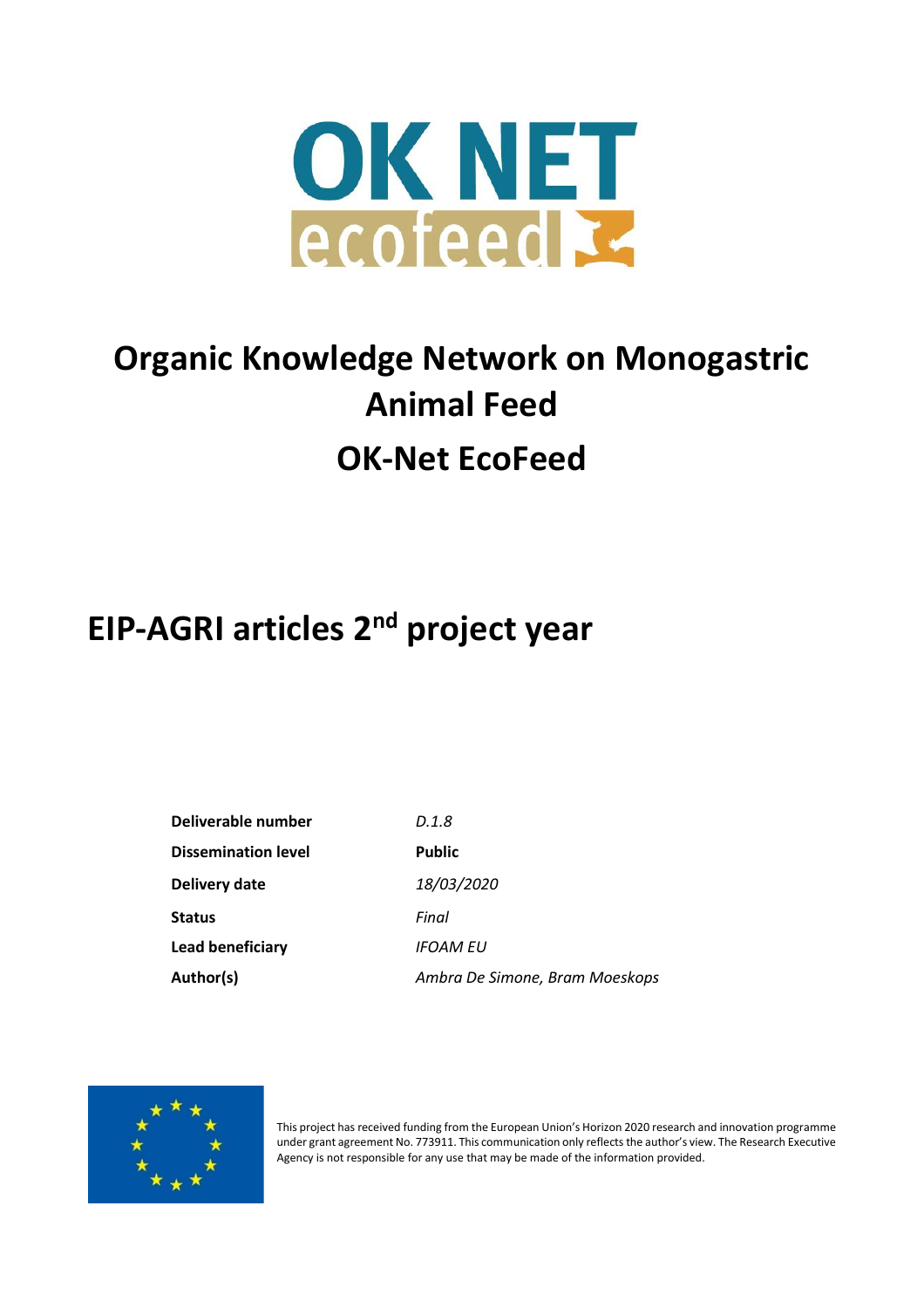# **Contents**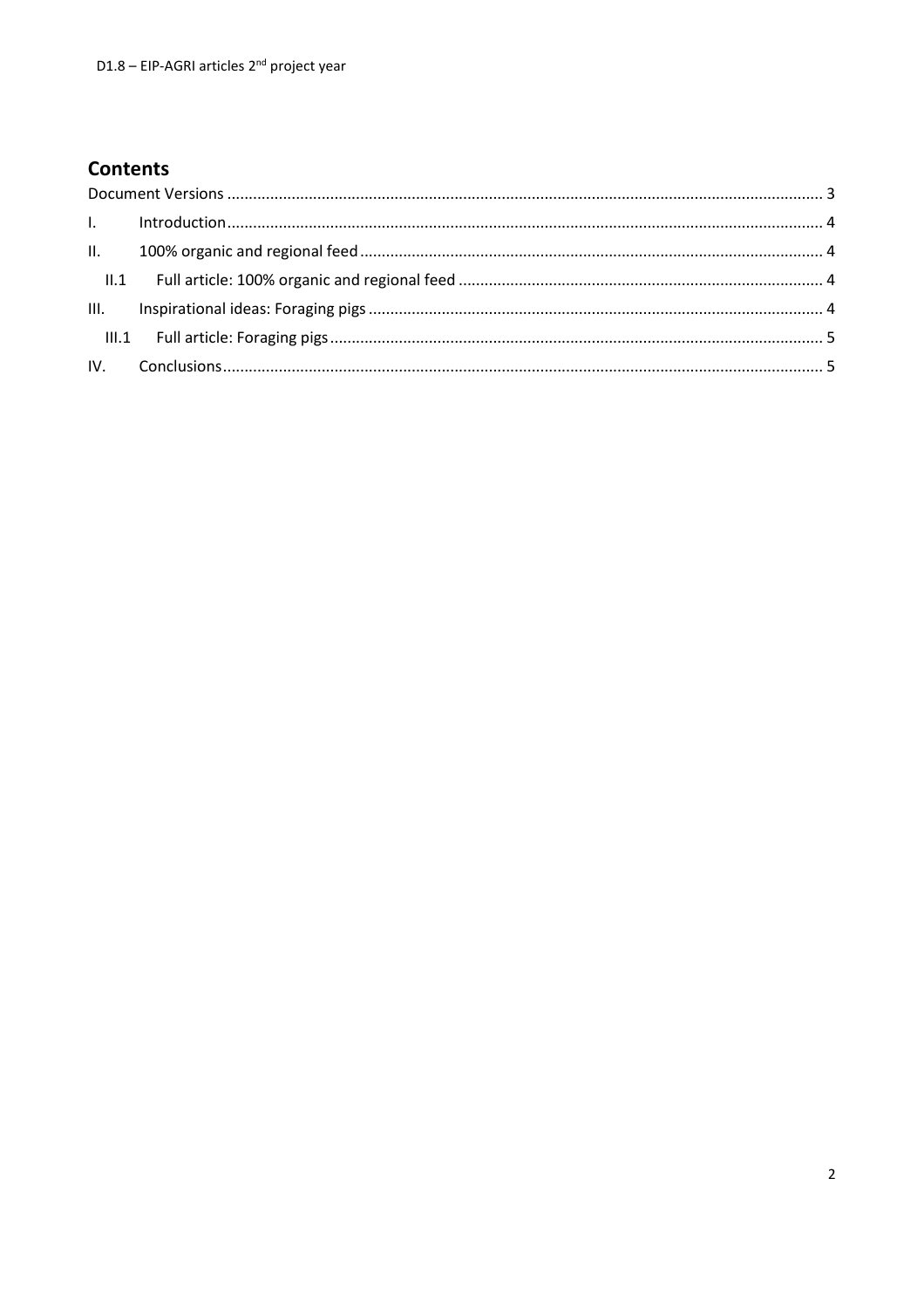#### <span id="page-2-0"></span>**Document Versions**

| <b>Version</b> | Date       | <b>Contributor</b> | <b>Summary of Changes</b> |
|----------------|------------|--------------------|---------------------------|
| 0.1            | 11/03/2020 | Ambra De Simone    | First draft               |
| 0.2            | 18/03/2020 | Bram Moeskops      | <b>Revision</b>           |
| 1.0            | 18/03/2020 | Ambra De Simone    | Final version             |

This deliverable contains original unpublished work except where clearly indicated otherwise. Acknowledgement of previously published material and of the work of others has been made through appropriate citation, quotation or both.

#### **Executive summary**

This deliverable is part of the Horizon 2020 project - OK-Net EcoFeed, Work Package 1 – Project management and promotion, led by IFOAM EU.

The overall aim of OK-Net EcoFeed (Organic Knowledge Network on Monogastric Animal Feed) is to help farmers, breeders and the organic feed processing industry in achieving the goal of 100% use of organic and regional feed for monogastrics, in particular pigs, broilers, laying hens and parents of broilers and laying hens.

This deliverable reports on the activities done to create visibility of the project in the EIP-AGRI [\(European](https://ec.europa.eu/eip/agriculture/en/european-innovation-partnership-agricultural)  [Innovation Partnership for Agricultural productivity and Sustainability\)](https://ec.europa.eu/eip/agriculture/en/european-innovation-partnership-agricultural) network.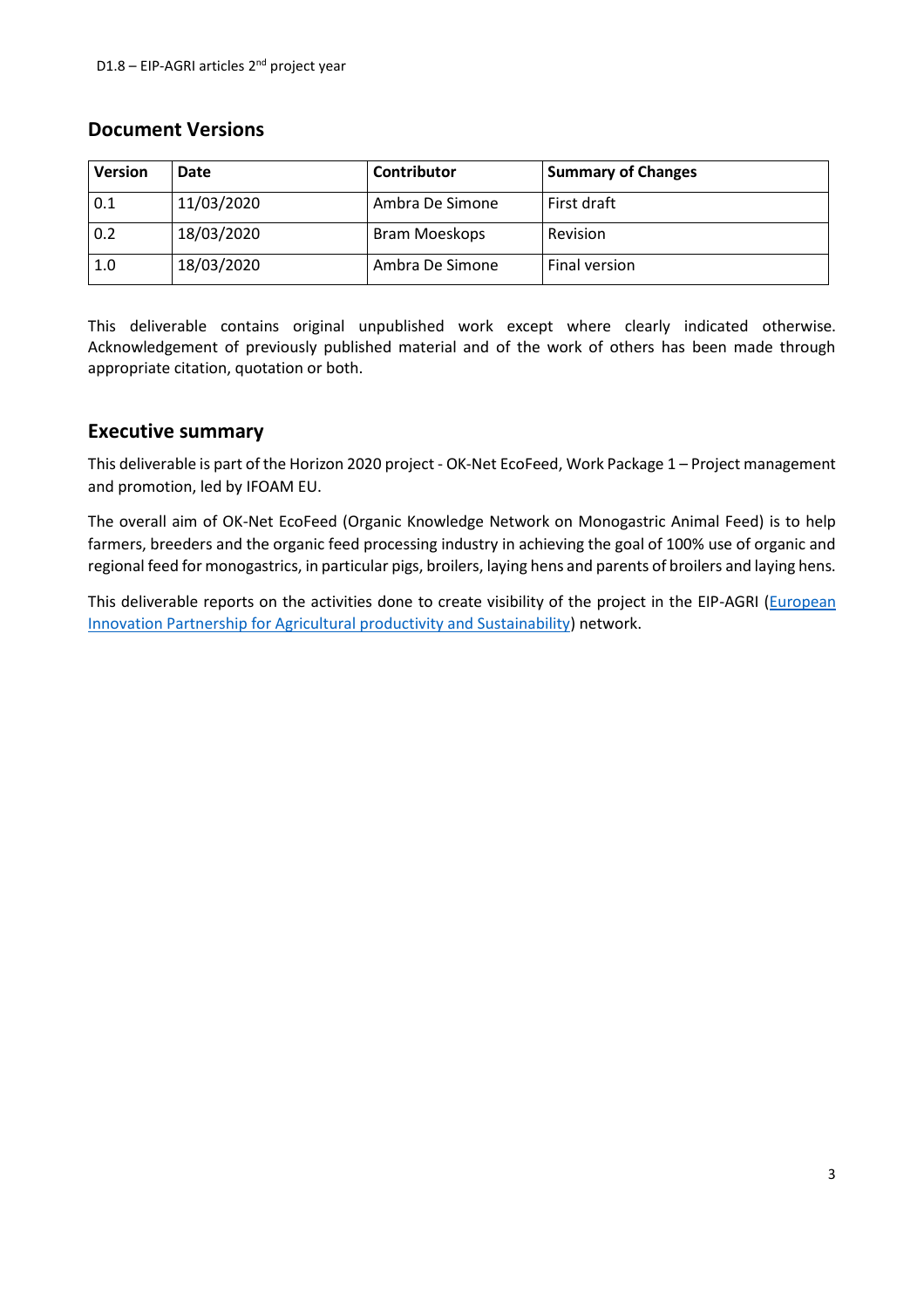### <span id="page-3-0"></span>**I. Introduction**

The OK-Net EcoFeed project proposal description states to provide 2 articles per project year in order to ensure good visibility in the EIP-AGRI Network. These objectives were successfully achieved during the second year of the OK-Net EcoFeed project. Indeed, IFOAM EU has provided 2 articles for the EIP-AGRI newsletter and website. The first article, ["100% organic and regional feed",](https://ec.europa.eu/eip/agriculture/en/news/100-organic-and-regional-feed) was published in January 2019 in edition 65 [of the EIP-AGRI Newsletter.](https://mailchi.mp/eip-agri/newsletter-on-agriculture-innovation-edition-65jan19?e=eff394224d) The second article, "[Inspirational idea: Foraging pigs](https://ec.europa.eu/eip/agriculture/en/news/inspirational-ideas-foraging-pigs?pk_source=mailing_list&pk_medium=email&pk_campaign=newsletter&pk_content=nl_03_2020)" was published in edition 79 [of the EIP-AGRI newsletter](https://mailchi.mp/eip-agri/newsletter-on-agriculture-innovation-edition-79-march?e=4219e8627a) in March 2020. Both articles were also published on the project website of OK-Net EcoFeed and promoted by the project partners through relevant channels. Find below the details of the 2 articles mentioned.

## <span id="page-3-1"></span>**II. 100% organic and regional feed**

In January 2019 the EIP-AGRI published the article "[100% organic and regional feed](https://mailchi.mp/eip-agri/newsletter-on-agriculture-innovation-edition-65jan19?e=eff394224d)" about the farmer Marc Pousin in Saint-Pierre-des-Échaubrognes, France. The full item was also published on the OK-Net EcoFeed website under the title "[On farm feeding for organic broilers](https://ok-net-ecofeed.eu/2018/on-farm-feeding-for-organic-broilers/)" (and reported as such in D3.3). Marc Pousin provides 100% organic, local feed for its broilers and is the founder of the Volailles Bio de l'Ouest (VBO-West Organic Poultry Coop) cooperation. The article tells about the experience of OK-Net EcoFeed partners visiting the farm of Marc Pousin.

The article in the EIP-AGRI newsletter is available at: [https://mailchi.mp/eip-agri/newsletter-on-agriculture](https://mailchi.mp/eip-agri/newsletter-on-agriculture-innovation-edition-65jan19?e=eff394224d)[innovation-edition-65jan19?e=eff394224d](https://mailchi.mp/eip-agri/newsletter-on-agriculture-innovation-edition-65jan19?e=eff394224d)

The article in the EIP-AGRI website is available at: https://ec.europa.eu/eip/agriculture/en/news/100 organic-and-regional-feed

#### <span id="page-3-2"></span>**II.1 Full article: 100% organic and regional feed**

OK-Net EcoFeed aims to help farmers, breeders and the organic feed processing industry to reach the goal of 100% organic and regional feed for monogastrics, in particular pigs, broilers, laying hens.

<span id="page-3-3"></span>Read the article on their visit to a farm in France and follow their progress on th[e project website.](https://ok-net-ecofeed.eu/2018/on-farm-feeding-for-organic-broilers/)

## **III. Inspirational ideas: Foraging pigs**

The "Inspirational ideas: Foraging pigs" was published in the EIP-AGRI Newsletter of March 2020. The article gives a portrait of the farmer Carl Shread who is experimenting a system of outdoor fattening pigs using various combinations of forage crops. Carl Shread began the trial in his farm in Pays de la Loire (France) in autumn 2019. He recently concluded the first phase of the trial and achieved promising results, which will be consolidated during the second trial phase in spring 2020. The practical testing was supervised by [ITAB](http://www.itab.asso.fr/) in collaboration with Chambres d'[agriculture Pays de la Loire](https://pays-de-la-loire.chambres-agriculture.fr/) and [Le Porc biologique Direct.](https://www.porcbiologique.fr/nos-eleveurs/les-eleveurs-bio-direct/) Based on the first trial experience, ITAB, and the farmer Carl Shread also produced a video "[Ok-net Ecofeed : foraging pigs in a](https://www.youtube.com/watch?v=kfjjzFgthJ8&feature=youtu.be)  [crop of maïze, bean and courgettes](https://www.youtube.com/watch?v=kfjjzFgthJ8&feature=youtu.be)". The article has been published on the OK-Net EcoFeed project website and promoted by partners through relevant media.

The article in the EIP-AGRI newsletter is available at:

<https://mailchi.mp/eip-agri/newsletter-on-agriculture-innovation-edition-79-march?e=4219e8627a>

The article in the EIP-AGRI newsletter is available at:

<https://ec.europa.eu/eip/agriculture/en/news/inspirational-ideas-foraging-pigs>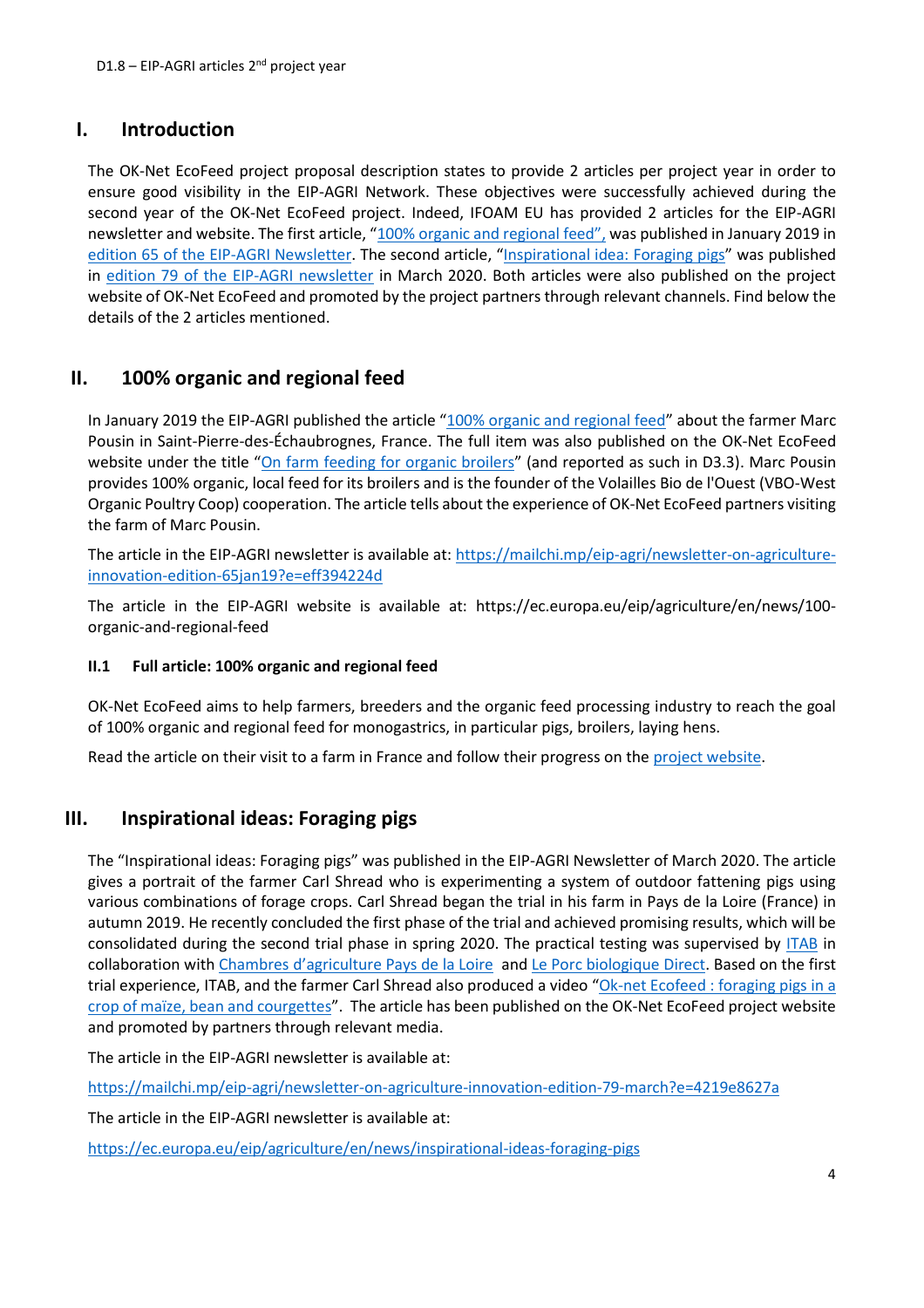#### <span id="page-4-0"></span>**III.1 Full article: Foraging pigs**

#### **Carl Sheard is an organic pig farmer in France. He is experimenting a system of outdoor fattening using various combinations of forage crops. The overall aim is to reduce the amount of concentrate feed and improve the nutritional quality of the meat.**

The market for organic food is showing a steady growth in most parts of Europe. A key objective of organic farming is the closing of nutrient cycles, but it is difficult to achieve. Horizon 2020 thematic network Ok-Net Ecofeed is working on increasing the use of local feedstuff for organic pigs and poultry. As part of this project, trials are being set up on farms across Europe to evaluate innovative practices.

In autumn 2019, one of these trials began at Carl Sheard's farm in Pays de la Loire in the west of France where he rears 45 sows. It is looking into how to provide a diverse range of mixed forage crops throughout the year and to evaluate the interest of pig foraging in fattening/finishing. Advisors and producers' organisations are involved with Carl in the trial. Phase one of the trial consisted of laying out appropriate fences, organising grazing paddocks, familiarising the pigs to the forage parcels and observing and analysing their behavior. Carl was initially worried about the distance between the plot and the buildings (300-400m). So, using permanent and electric fences, he built specific enclosed walkways to facilitate the movement of pigs. He also reduced the level of concentrate by a third to encourage forage consumption and he observed that the batch of 45 pigs easily found the grazing area. The forage crop which was already being used was a "three sisters' mix" of maize, haricot and courgettes. However, as Carl tells us "there were some issues this year. The variety of bean (Rongaï) grew too late, so the pods did not develop: this choice will be changed in 2020. The courgette did not develop due to competition with the maize and haricot, so the mix in 2020 will be composed of corn and haricot only. Finally, the maize suffered from drought and stayed relatively short, but it was homogeneous." The grazing area is made up of 2 plots of 0.5 ha, each one divided into 2 identical paddocks to optimise forage intake. Over a 6-week period, Carl observed that "The pigs proved to be extremely independent in establishing their own grazing routine without much prompting, finding their way to and from the buildings to the forage field. A small sub-group of 3 to 5 pigs adopted a different behavior, following their own routine, leaving the building later" Says Carl. The pigs consumed the bean and maize leaves and seeds, but tended to leave the cob interior. After six weeks of grazing, the soil had not been affected and the vegetation was well-consumed. "The batch of pigs was very heterogeneous and growth rate was much lower than usual," explains Florence Maupertuis, organic pig expert at the Chamber of agriculture of Pays de la Loire. "There are two main explanations for this: the restricted feeding was only partially compensated by forage, and a heat wave followed by a very wet autumn disrupted the growth of crops and pigs. However, the muscle content of carcass was higher than usual."

Antoine Roinsard, organic pig expert at ITAB concludes "We have found that phase one of the trial is very hopeful. It seems important to adapt the feeding restriction according to the forage quality (analyses can help to take decisions), the season, and the growth rate of pigs, in particular the smallest ones." The second phase of the trial, in spring 2020, will be centred around growth rates with regular weighing, and analysis of forage and meat quality. A continued exploration of optimal plant associations will be continued.

### <span id="page-4-1"></span>**IV. Conclusions**

Over the course of the second year of the OK-Net EcoFeed project, IFOAM EU has produced and published 2 articles in the EIP-AGRI newsletter strengthening the relations with the EIP-AGRI network and Service point. The work will continue in the third year of the project when at least other 2 articles will be published in EIP-